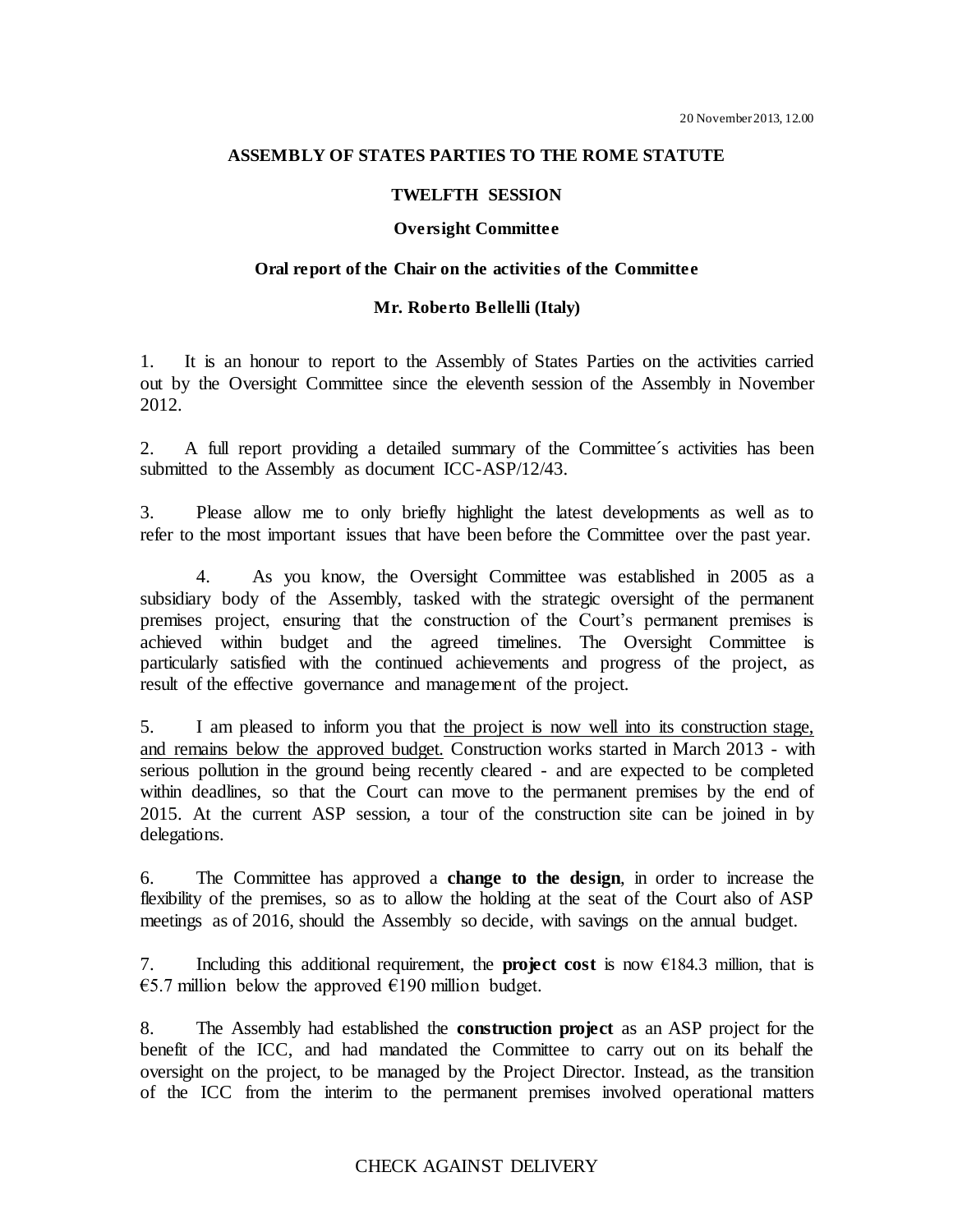within the remits of the Court, the governance of the **transition project** was to be ensured by the Court. However, both the budget of the construction project and that of the transition project were managed by the Project Director, under the oversight of the Committee. This dichotomy between operations and finances had brought about issues of coordination, which required an alignment of the two projects.

9. Upon a lengthy review, the Committee took a **holistic approach** to the permanent premises, and made use for the first time of the **delegated authority** of the Assembly by deciding, in full agreement with the Court, to unify the two projects. As a result, their now exists one overall Permanent Premises Project, with one unified financial envelope. The formal report of the Chair of the Oversight Committee on the exercise of the delegated authority of the Assembly\* will be filed separately in the Official Records.

10. The change achieved is major in terms of scope of the project, actual savings for States Parties, and potential efficiencies:

(i) The **management** of the unified project is under the exclusive lead of the Project Director. His **reporting lines** are now to both the Oversight Committee and to the Registrar, which is expected to reconcile the different mandates of the ASP and the Court. The Committee will ensure that in this change remains consistent with the authority of the Assembly and its delegated exercise. In consultation with the Court, the Committee will keep the implementation of this governance structure **under review**;

(ii) **Transition costs** - formerly "2gv" costs - the remaining estimated cost of  $\epsilon$ 16.8 million until the project end which were to be approved on an annual basis - were removed from the regular budget, thus alleviating the pressure on the resources approved by the Assembly for the Court's operations. The 2gv part of transition costs are now reduced to a total of  $E11.3$  million and are included in the unified envelope;

(iii) **Funding** of such transition costs is ensured through a mechanism that does not envisage resorting to additional contributions of States Parties. This is achieved by utilizing the  $\epsilon$ 5.7 million savings realized in the construction project, and from the surplus pertaining to the financial years 2012 through 2014, up to a maximum of  $65.6$ million. An amendment to Regulation 4.7 of the Financial Regulations and Rules and is proposed to that end;

(iv) A **unified envelope** for the construction and transition activities is established at the level of  $E195.7$  million, with a target to reduce this to at least  $E193.7$  million by June 2014 following a further detailed review by the Project Director of the transition costs.

11. The **cost reduction process** has already resulted in the overall construction costs being reduced against the original estimate of  $\epsilon$ 212.1 million ( $\epsilon$ 190 budget +  $\epsilon$  22.1 for "3 gv") to  $\epsilon$ 184.3, a saving of  $\epsilon$ 27.8 million. The **financial strategy** of the Committee has been adapted in the unified project, with any potential savings on both projects enabled to contribute to the offsetting of the overall budgeted costs.

 $\overline{a}$ \* ICC-ASP/6/Res. 1, Annex II, paragraph 17.